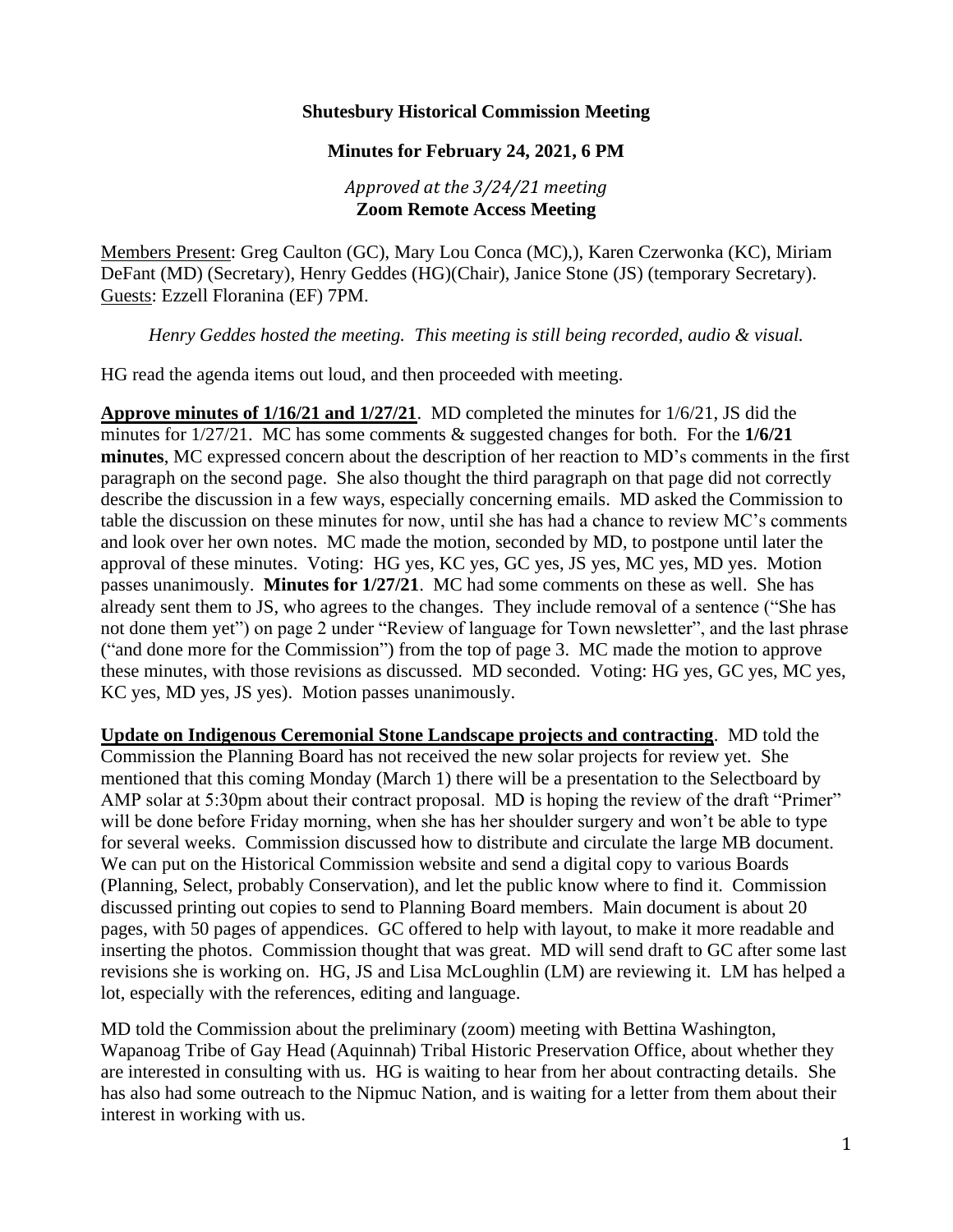Commission discussed the draft report, with some questions about terms and other information. MD thought it was good to include some photos of stone structures found in Shutesbury, but not actually from the proposed solar sites. We are not calling them "Ceremonial Stone Landscapes" (CSLs), since that is not up to us to decide. These photos were taken in Shutesbury several years ago by Sarah Kohler, who agreed to let the Historical Commission use them for this report. MC said if this report was being issued by the Historical Commission, she would like to see it before it is issued. MD said yes, of course. She will be done with the draft before her surgery Friday AM and will send it to the Commission for review. It is not to be made public yet, still needs some final formatting. HG stated that things were moving along, and the report looked good, made a compelling case. Commission discussed the different audiences and goals. The purpose is to educate the public and town boards about CSLs. There is a lot of history in it. She is hoping some parts may be put on the town website and circulated in the schools. She just learned some more about the early deeds signed for town land.

Another piece will be why we want the Tribes to consult with us, to help identify and protect the historical cultural stone structures. We need to list the recommendations for the Planning Board, and lay the groundwork for the way the Historical Commission can play a role in the review. These are just recommendations, not orders. This Planning Board recommendations piece can't be completed until the solar projects are submitted and we have all had a chance to review them. This draft report will be ready soon, except for the information we need from the specific solar plans.

MD asked HG how the contacting was going with the Wampanoag Tribe. HG said there had been some setbacks, but doing better now. They have not gotten back to him with final contract yet. MD suggested sending them the signed contract, for them to sign or ask for revisions, to get things moving. MD has sent out a copy of the signed contract to Lisa McLoughlin.

#### **Fundraising**.

MD discussed the idea of a fundraising campaign for the Historical Commission. We are starting to spend the Historical Commission savings, and want to be able to replenish it. The previous Commission did regular fundraising, mostly selling note cards and similar items. She believes some people in town and the area would be willing to donate to help fund our current projects. People would send checks to the Historical Commission, to go into a donation account. MD explained the Historical Commission accounts and budget. The Commission gets about \$350/year from the town for normal expenses, such as printing copies of reports. There is also a "donation account", which includes the fundraising the former Commission did. It also includes the funding we get each year from a special source, for participating in the Memorial Day event at Quabbin Park (Karen Czerwonka, her husband Bill and JS have been participating the last several years). JS said she would check with the accountant to see if there were any stipulations on how the memorial funds could be spent. Commissioners discussed how to ask for funds. Create a flyer or handout? We are not having public events when we could hand these out. How to circulate the flyer and appeal? Somehow online. Maybe a non-profit would be willing to help us? Perhaps people who want to could drop off donations in the drop box outside town hall. Commissioners discussed cost of doing a mailing. May have to settle for word of mouth and our website. Fundraising not just for CSL work, but also for the signs MC is working on. Commission setting up a special subcommittee on fundraising, made up of GC, MD and Ezzell Floranina (soon to be new Historical Commission member).